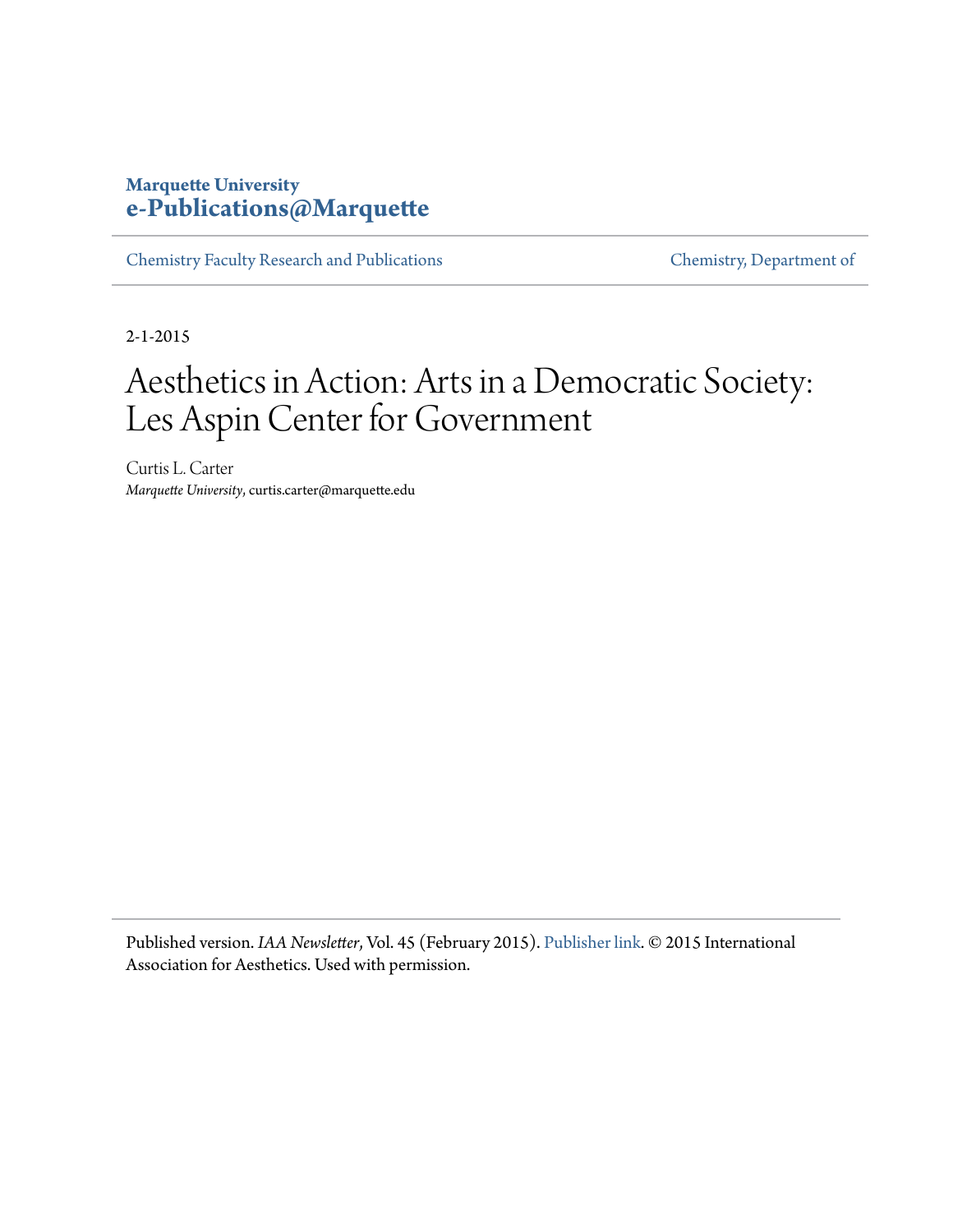#### **Marquette University**

## **e-Publications@Marquette**

### *Philosophy Faculty Research and Publications/College of Arts and Sciences*

*This paper is NOT THE PUBLISHED VERSION;* **but the author's final, peer-reviewed manuscript.**  The published version may be accessed by following the link in th citation below.

*IAA Newsletter*, Vol. 45 (February 2015). This article is © International Association for Aesthetics and permission has been granted for this version to appear in [e-Publications@Marquette.](http://epublications.marquette.edu/) International Association for Aesthetics does not grant permission for this article to be further copied/distributed or hosted elsewhere without the express permission from International Association for Aesthetics.

# The Les Aspin Center: Arts in a Democratic Society

Curtis L. Carter Department of Philosophy, Marquette University, Milwaukee, WI

Early in my career, I realized that it would be important to bring my theoretical interests in aesthetics to bear on the ways that aesthetics and the arts help shape the societal and environmental dimensions of human life. This passion has led me to integrate aesthetics into a variety of projects beyond traditional academic pursuits including founding an art museum and volunteer leadership on numerous not for profit boards of directors for institutions concerned with the arts and other aspects of urban environments.

An invitation to create a program at the Les Aspin Center for Government on the arts in a democratic society for undergraduates studying at the Center, in conjunction with their semester long internships, allowed me to combine academic interests and a desire to activate the role of aesthetics in society beyond academic circles. The Aspin Center, founded in 1996 under the leadership of Reverend Timothy O'Brien, Director, in the Washington, D. C., is the home of Marquette University's undergraduate intern program for students seeking a semester long experience, relating to politics and public policy. This program offers courses related to government and public policy issues at the Center and participation in internships in Congressional offices and other related agencies. The semester long project on the arts in a democratic society is offered each semester since 1996 as part of the Center's curriculum. Additional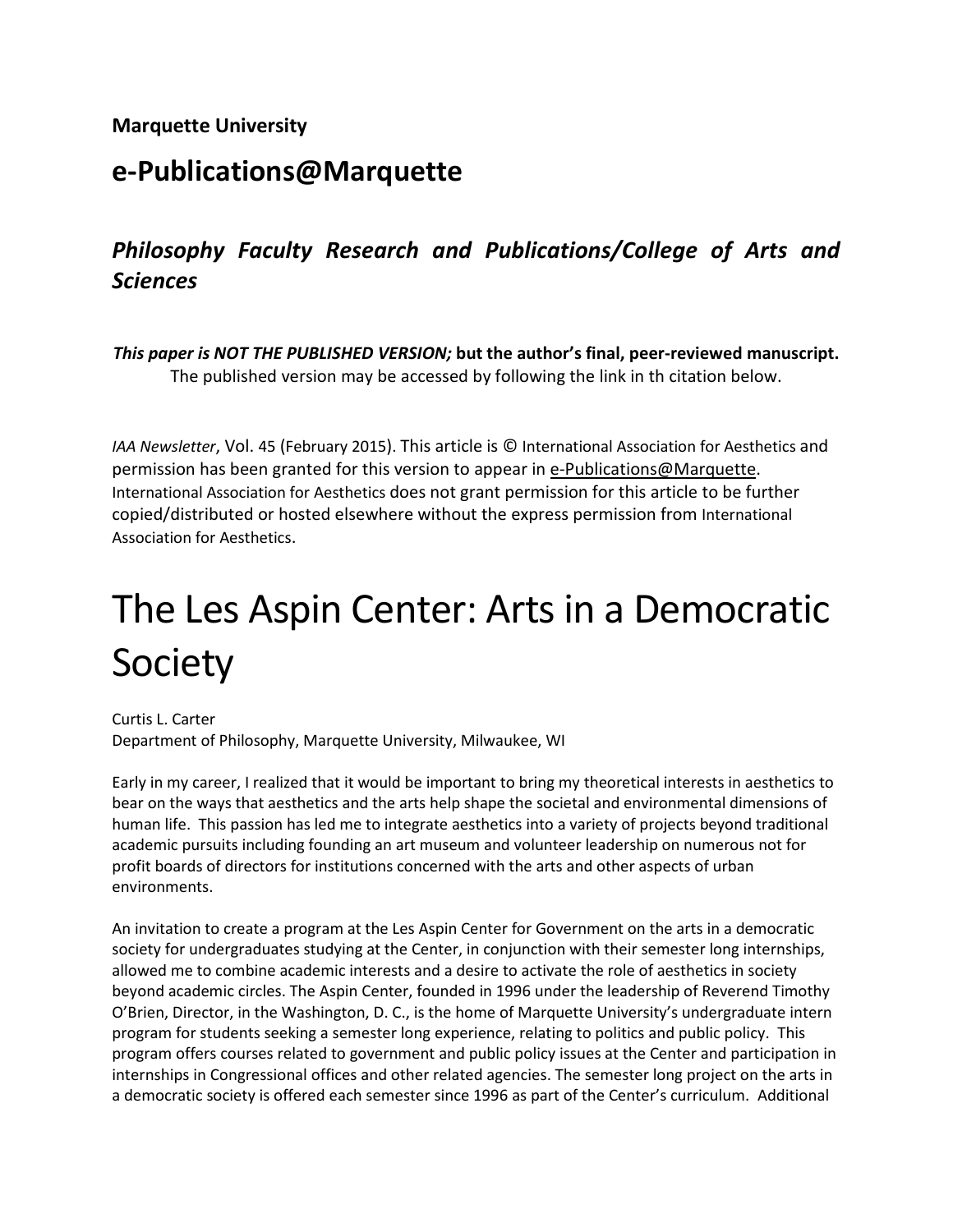offerings include courses on the U. S. Congress, Interest Group Politics, Seminar on Urban Social Issues plus individual student internships. Application dates: mid-October for the Spring semester, mid-March for the Fall semester. Students who complete the program receive 15 credit hours. Costs include Marquette University Tuition, housing, and activities fees. Information is located on the Aspin Center Website: <http://www.marquette.edu/aspin/>

The arts in a democratic society project enables students, whose main objectives are centered on political science and future leadership in government and other aspects of public policy, opportunities for examining the societal roles of arts practices and arts institutions such as museums and other cultural organizations in a democratic society. The challenge was to create awareness and understanding by developing a program that would engage the interns in a philosophical grounding in aesthetics, research into the role of arts institutions, and experiential learning through direct contact with the arts through attendance at museums, theater, dance, and musical performances.

The program includes on site facility tours and seminar-discussions with museum professionals (curators, directors, administrators) at the Smithsonian Anacostia Community Museum, American Indian, Asian and African museums; the National Gallery, the Kennedy Center for the Performing Arts, and the Library of Congress. Other site visits include: a session viewing urban street murals with a leading Washington mural artist, visits to private museums such the Newseum, Phillips Collection, and Anderson House, and the National Shrine in Washington. The interns also attend and write about their experiences at musical, theater, and dance performances: (National Symphony at the Kennedy Center, Arena Theater, and African Dance Theater, for example) throughout the semester in Washington.

The time frame for this semester long program consists of one week of daily sessions at the beginning of the semester, which run from 9 am to 8 pm with lectures, site visits, and discussion sessions. Each day ends with a two-hour discussion period from 6 to 8 pm. For their two-hour classroom discussion sessions, interns prepare a position statement on the discussion topics assigned for the session. The first hour of each discussion session is dedicated to responses to the site visits of the day. The second hour focuses on the theme for the session: For example the themes include: The Role of the Arts in A Democratic Society, Artists' Rights and Public Policy, Cultural Diversity in the arts and Public Policy, The Role of Government and Private Funding for the Arts, Public Arts and National Arts Policy, and The Art World and the World of Government: challenges and opportunities.

Two additional sessions, each one-month apart, include individual 30 minute tutorials based on a reading list with readings to be completed weekly in the interim periods between the professors' visits. Readings by philosophers, artists, and social science theorists who write on topics related to aesthetics and society are an integral part of the project. Interns must be prepared to discuss the readings in the oral tutorials, and cite the readings in their research projects.

Interns prepare a two-part research paper: the first half consisting of a written critical analysis of the 6 topics introduced in the discussions during the first week. The second half of the paper consists of an analysis of one of the cultural institutions (museum, theater, performing arts center, etc.,) which requires an interview with an official at the institution and other informational and interpretive sources that contribute to understanding the function, structure, and program of the institution, and assessment of its role, effectiveness, and contributions to a democratic society. A draft of part I and part II, respectively, is reviewed during the two tutorial sessions. These subsequent visits also include site visits, discussion sessions and attendance at a performance.